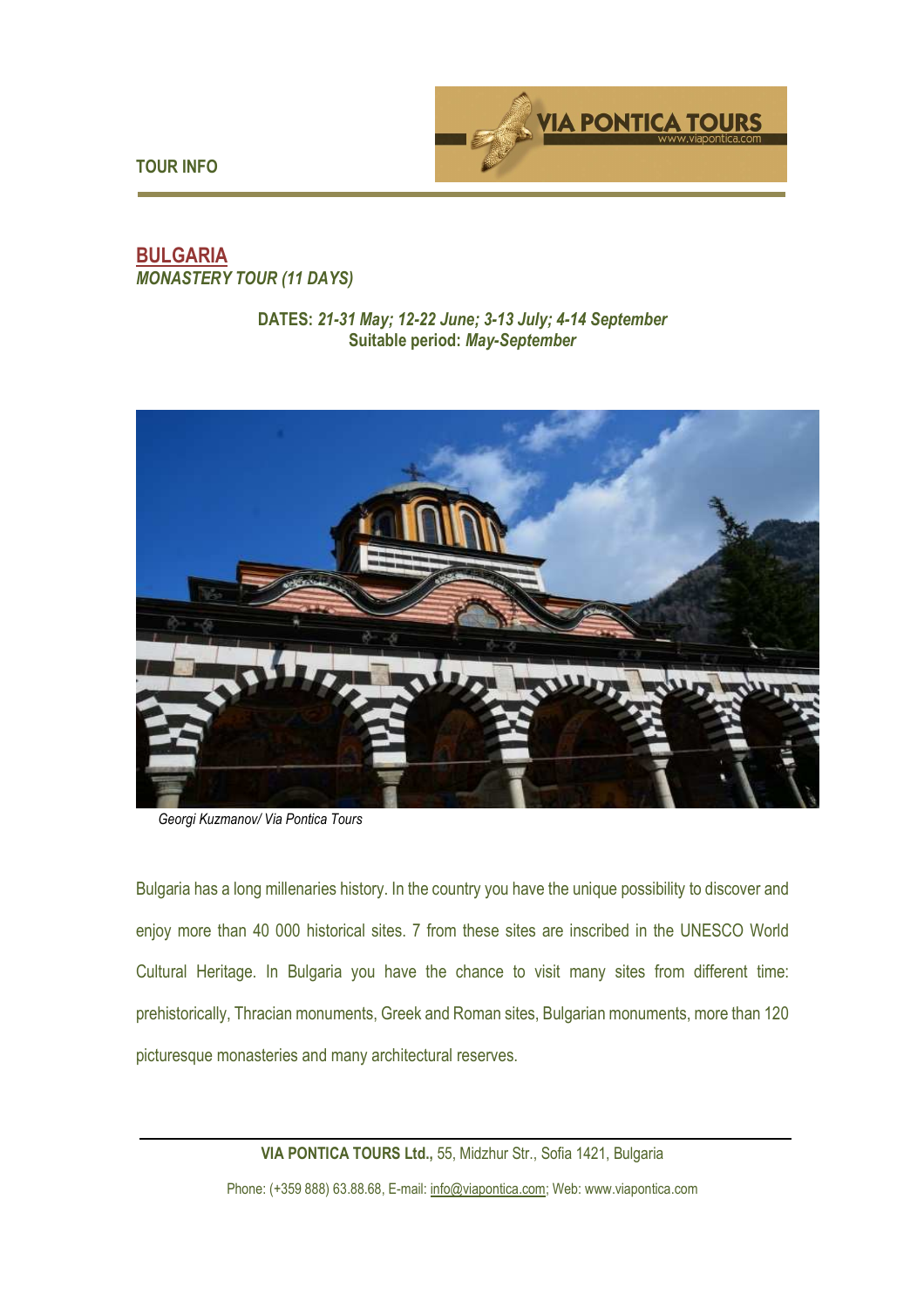## **Day by day itinerary**

### **Day 1**

Arrival at the Sofia Airport and transfer to the hotel in the town of Sofia.

## **Day 2**

We will visit the biggest monastery in Bulgaria included in the Unesco list of World Heritage. The hermit Ivan Rilski establishes **The Monastery of Rila** in 10th Century AD. After lunch we will arrive in the **town of Melnik** - the smallest town in Bulgaria. The town has been popular as a wine-growing region since 1346. After an accommodation in the hotel we will visit a typical cave and we will test different wines. Diner and overnight.

### **Day 3**

After breakfast we will visit the **Rojen Monastery.** We will take a lunch in a typical restaurant near to the monastery. Late in the afternoon we will arrive in the town of **Assenovgrad**. Dinner and overnight.

### **Day 4**

Today we will visit the **Bachkovo Monastery**, founded in 1083 by the brothers Bakouriani from Georgia. We will have a lunch in an open-air restaurant on the board of the river. In the afternoon we will arrive in the second biggest town in Bulgaria – **Plovdiv**. In 342 B.C. Philip II of Macedon conquers the Thracian settlement and makes it a flourishing town centre named Philippopolis. In 45 A.D. the town is conquered by the Romans and is named Trimontium. Late in the afternoon we will arrive at the town of **Koprivstitza** - one of the most charming small Bulgarian towns, still preserving the atmosphere of the National Revival period. Dinner and overnight in Koprivstitza.

### **Day 5**

Today we will go to the Balkan Mountain and visit **Kalofer Monastery.** Later on we will stop to see also **Shipka Monastery**. We will continue our trip in direction of the village of **Bojentzi** – a remarkable national architectural reserve. We will spend in Bojentzi three overnights in a nice hotel – a museum from XVIII Century.

### **Day 6**

After breakfast we will visit the **Sokolski Monastery**. Its church was built on a small site on top of a vertical rock and shows a wonderful view of the Balkan folds. We will spend some time to visit the **Ethnographic Open Air Museum - Etara**. The museum features over 20 Bulgarian crafts. We will have a lunch in a historical town of **Tryavna**. This town is a centre of woodcarving, icon painting and singular architecture. You can enjoy the masterpieces of the Tryavna art school - the oldest Bulgarian school of art, which is still functioning today. Late in the afternoon we will return to the village of **Bojentzi** for a night overstay.

### **Day 7**

After breakfast we will visit the **Dryanovo Monastery.** Later we will visit the old town of **Veliko Tarnovo** - one of the most picturesque Bulgarian towns. After the foundation of the Second Bulgarian Kingdom (1186), the town becomes its capital, a centre of medieval Bulgarian coin minting. After